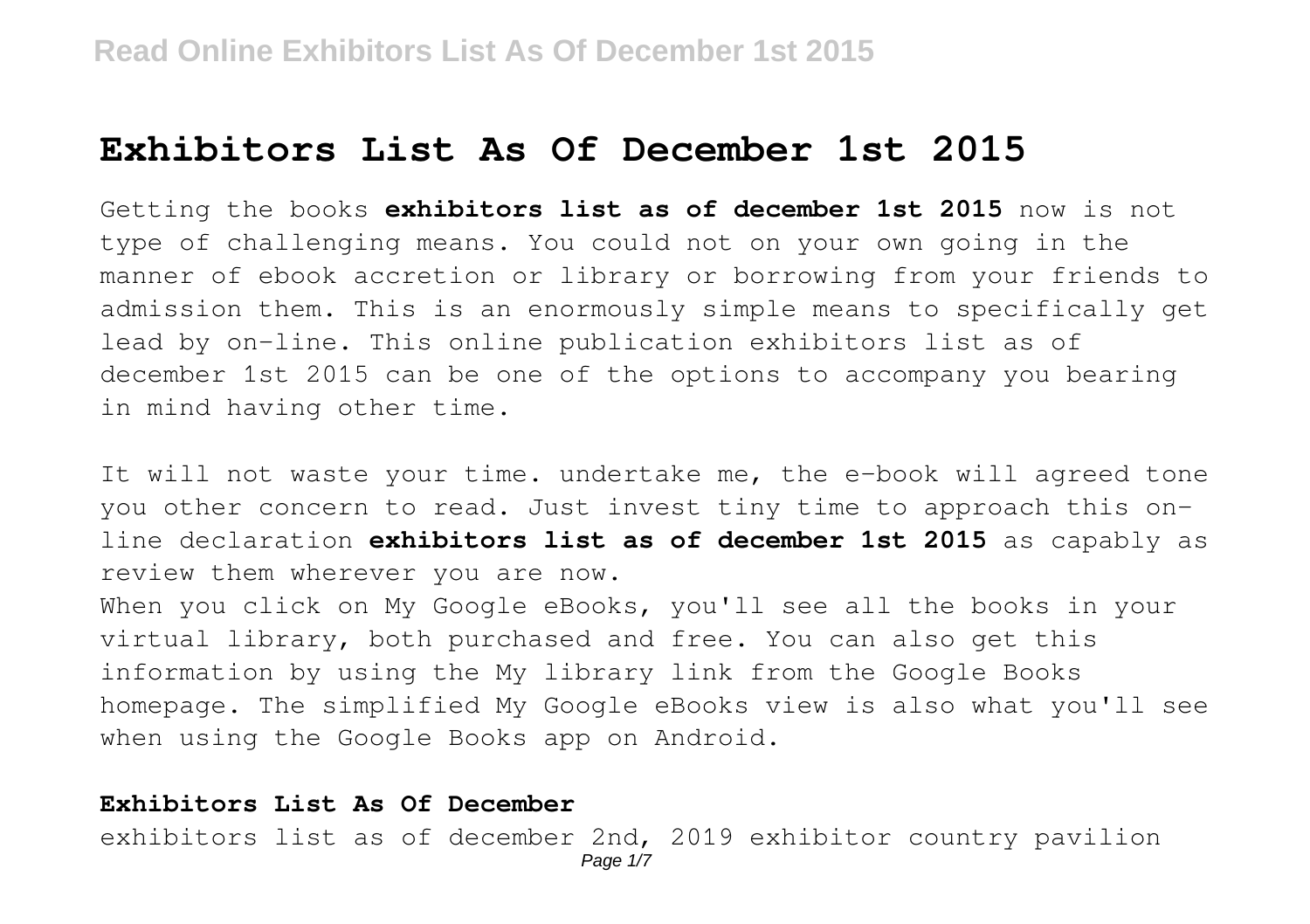booth no. abimde brazil 11-16 103 adventure lights canada 18-23 1975 aero vodochody czech republic 17 1277 aerovironment, inc. usa 17 1483 aertec solutions s.l. spain 17 547 airbus european union 11-16 2083 alaska structures usa 18-23 1975

#### **EXHIBITORS LIST AS OF DECEMBER 2nd, 2019**

Exhibitor List as of December 18, 2018 10x Genomics 4802 3DHISTECH 1728 AACR Publications 3226 AACRcentral 2319 Abbvie 4908 Abcam 3440 ABclonal Technology 2545 Absolute Antibody Ltd 4710 Abzena 4752 Abzena 3346 ACEA Biosciences, Inc. 1946 Active Motif, inc 3925 Adaptimmune 4419 Adaptive Biotechnologies Corp. 2645

## **Exhibitor List as of December 18, 2018**

EXHIBITOR LIST AS OF NOVEMBER 26, 2019 TRANSWORLD'S DECEMBER 5-8, 2019 JEWELRY, FASHION & ACCESSORIES SHOW EXHIBITOR LIST Ace Jewelry 1210 All About Dips 304 American Unique Group Inc. 901 Anish Fragrance 300 Arat Jewelry 808 ARB Products Inc 514 A Spice Above 425 Ava Rose Jewelry Designs 501 Bath Planet 506 Beautiful Things Inc 1109

#### **DECEMBER 2019 JFA SHOW EXHIBITOR LIST AS OF NOV 26**

Davinci Collections, Inc. Jane Pearl Lake LLC. Jay Jaysons Inc. JK Int'l Import Inc. M & R Trading Inc. Rose D'oro Inc. Rosny & Company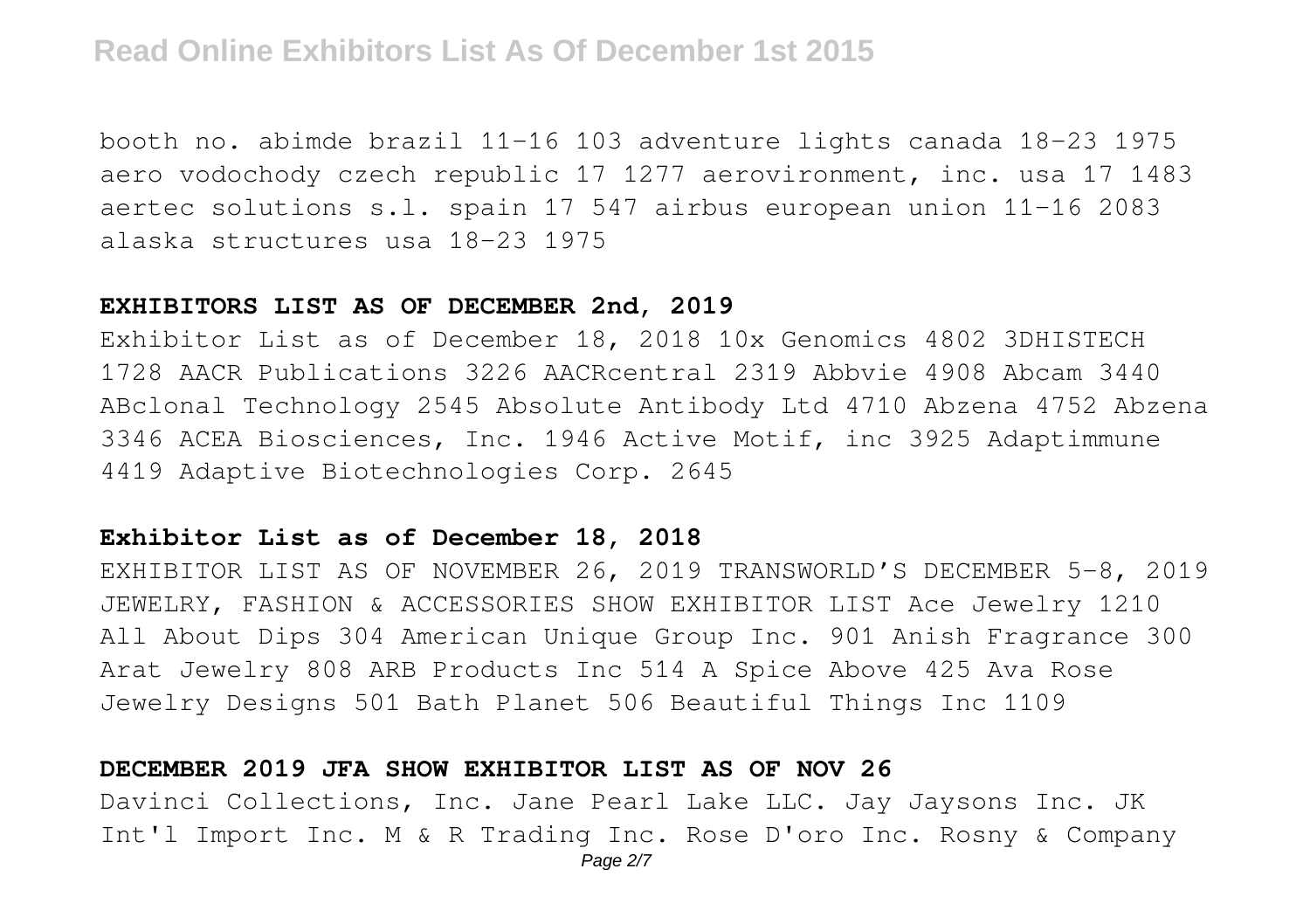Inc. Singh Design Inc. SP Imports, Inc. Tops Fine Jewelry and Watches,  $T.T.C.$ 

## **Exhibitor List - TransWorld's Jewelry, Fashion ...**

EXHIBITORS LIST AS OF DECEMBER 22, 2016. EXHIBITORS COUNTRIES CONTACTS GK PROFESSIONAL FRANCE export@gkpro.fr GMI CHARTERING / OBT SHIPPING DENMARK GROUPE MARCK HOLDING FRANCE GSSI FRANCE info@gssi.fr HTA TRADE GROUP ISRAEL security@htatrade.com

## **EXHIBITORS LIST AS OF DECEMBER 22, 2016**

December 1-6, 2019 McCormick Place in Chicago, IL. Home Featured Exhibitors Floor Plan My Show Planner Show Website Registration Reg Packages; Registration FAQ; Menu. Home Featured Exhibitors Floor Plan My Show Planner Show Website Registration ...

# **RSNA 2019 Exhibitor Directory | RSNA 2019**

as of December 16, 2019 . International Dairy Deli Bakery Association ® | 608-310-5000 | www.iddba.org Bonnie's Jams Bosquet Gourmet Boston Baking, Inc. Boulart Inc Boxit Corporation Brakebush Brothers, Inc. Bridgford Foods Corporation Bridor USA Brill Inc. Brioche Pasquier Galaxy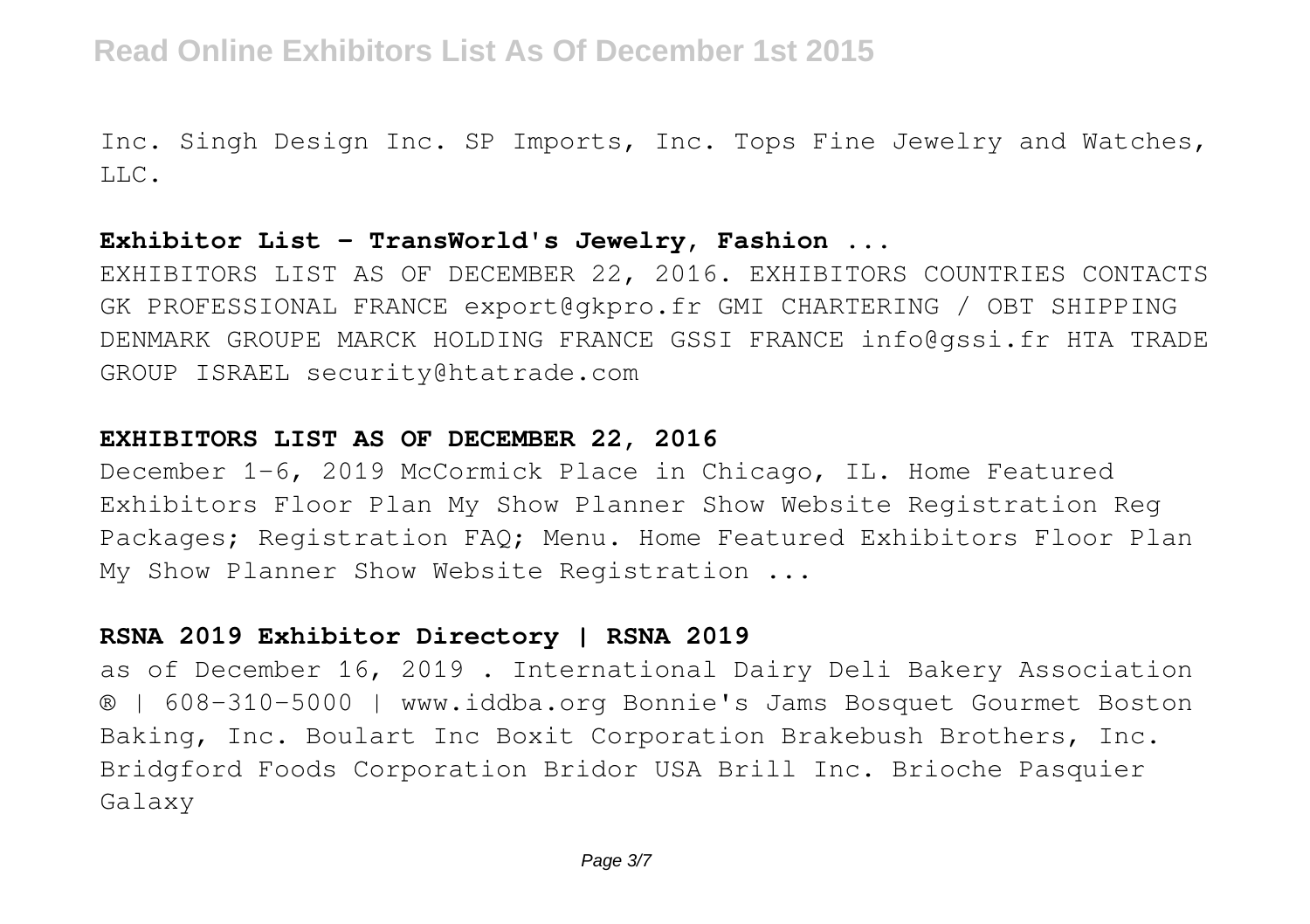#### **Companies exhibiting at IDDBA 20 as of December 16, 2019**

ALL EXHIBITORS MUST REMAIN IN PLACE UNTIL 5 P.M. ON SATURDAY, JANUARY 11, 2020 \*Exhibitors in the North Building and Northwest Building must remove all exhibits and equipment by Saturday, January 11, 2020 at midnight. \*\*Teardown must be completed by Monday, January 13, 2020 at 4 p.m. Exhibitors in the Giant® Expo Hall must remove

## **Commercial Exhibitor's Guide January 4 11, 2020**

EXHIBITORS List as of December 18, 2013 December 12–14, 2013 • Indiana USA 2013 PRI Magazine Advertisers Highlighted in Red Type

## **List as of December 18, 2013 EXHIBITORS**

exhibitors list as of december 1st, 2015. creative tent international usa 18-23 2121a cristanini spa italy 11-16 329a czech trade colombie colombia 11-16 1025 czechoslovak ocean shipping czech republic 11-16 1025 damas protectoras colombia 11-16 506 dat - con d.o.o. slovenia 11-16 401

#### **EXHIBITORS LIST AS OF DECEMBER 1st, 2015**

ProMat 2019 Exhibitor List As of December 27, 2017 Company Booth Products BEUMER Corporation S3218 Sortation and distribution systems Big Ass Solutions S434 Circulator fans Big Joe Forklifts S452 Walkie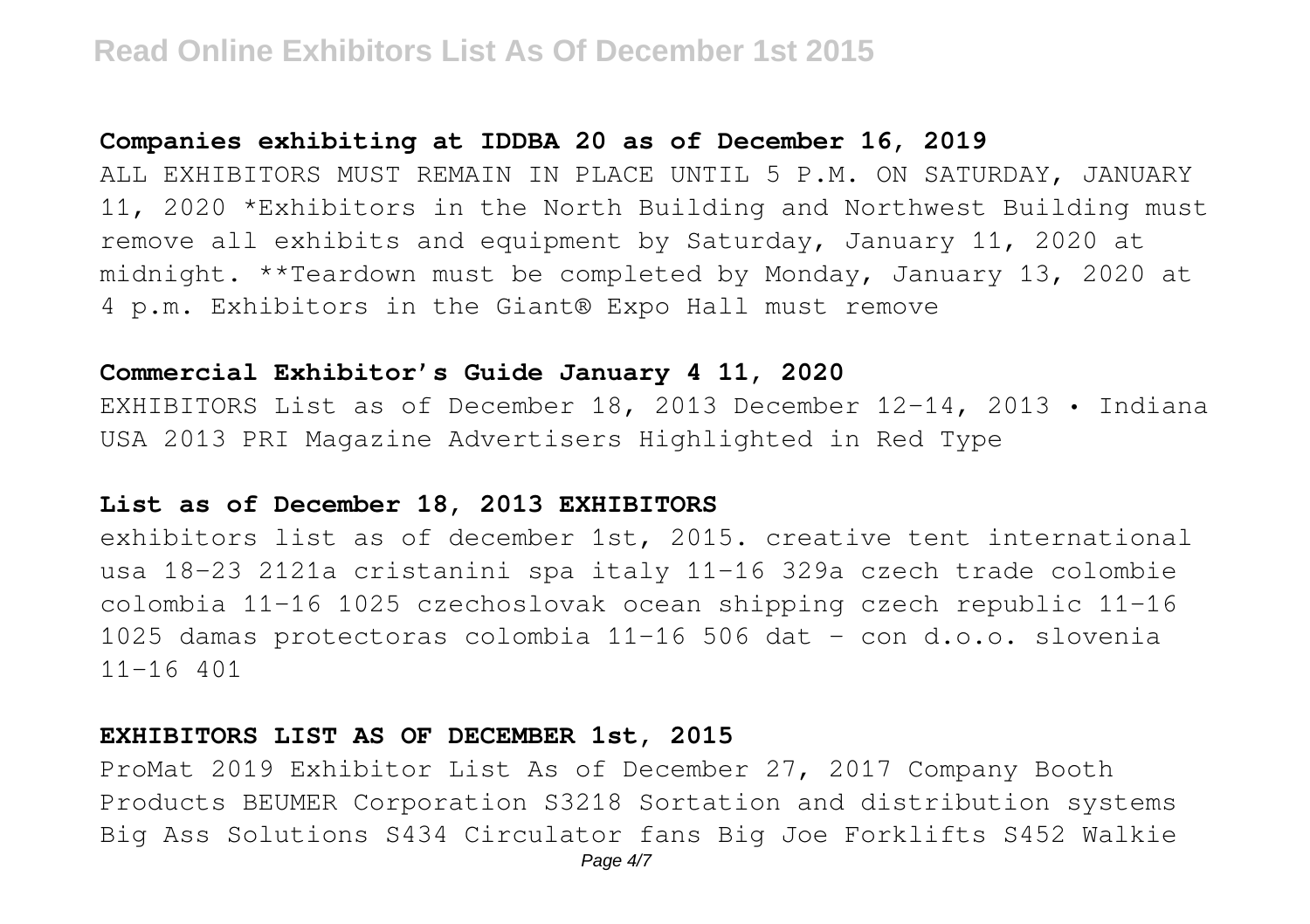Lift Trucks Big Joe Forklifts S652 Walkie Lift Trucks Big Joe Forklifts S952 Walkie Lift Trucks Bihl+Wiedemann GmbH S5631

## **Company Booth Products - MHI**

th Annual Scientific Meeting 34. Kongress der DGI . Berlin. 20 20

## **Exhibitors list - EAO - European Association for ...**

Bath Fitter sell and install acrylic bathtubs, shower bases, shower ceilings, tub and shower liners, tub and shower walls, shower floors (which are manufactured by their US and Canadian Affiliates) They also do acrylic tub-to-shower conversions and wheelchair accessibility, for commercial hotels, motels, apartment buildings, senior housing, student housing, rental, new constructions, and other ...

## **Cruise Ship Interiors Expo | Barcelona 2019 | Exhibitor List**

RSNA 2017 Exhibitor List as of November 12, 2019 Company Booth Company Booth Company Booth 12 Sigma Technologies South - Hall A: 5066 3D Systems South - Hall A: 1717 A.I. Analysis Inc North - Hall B: 8267

## **RSNA 2017 Exhibitor List as of November 12, 2019**

The company's global success is attributed to its dedication of delivering the highest quality products matched with unsurpassed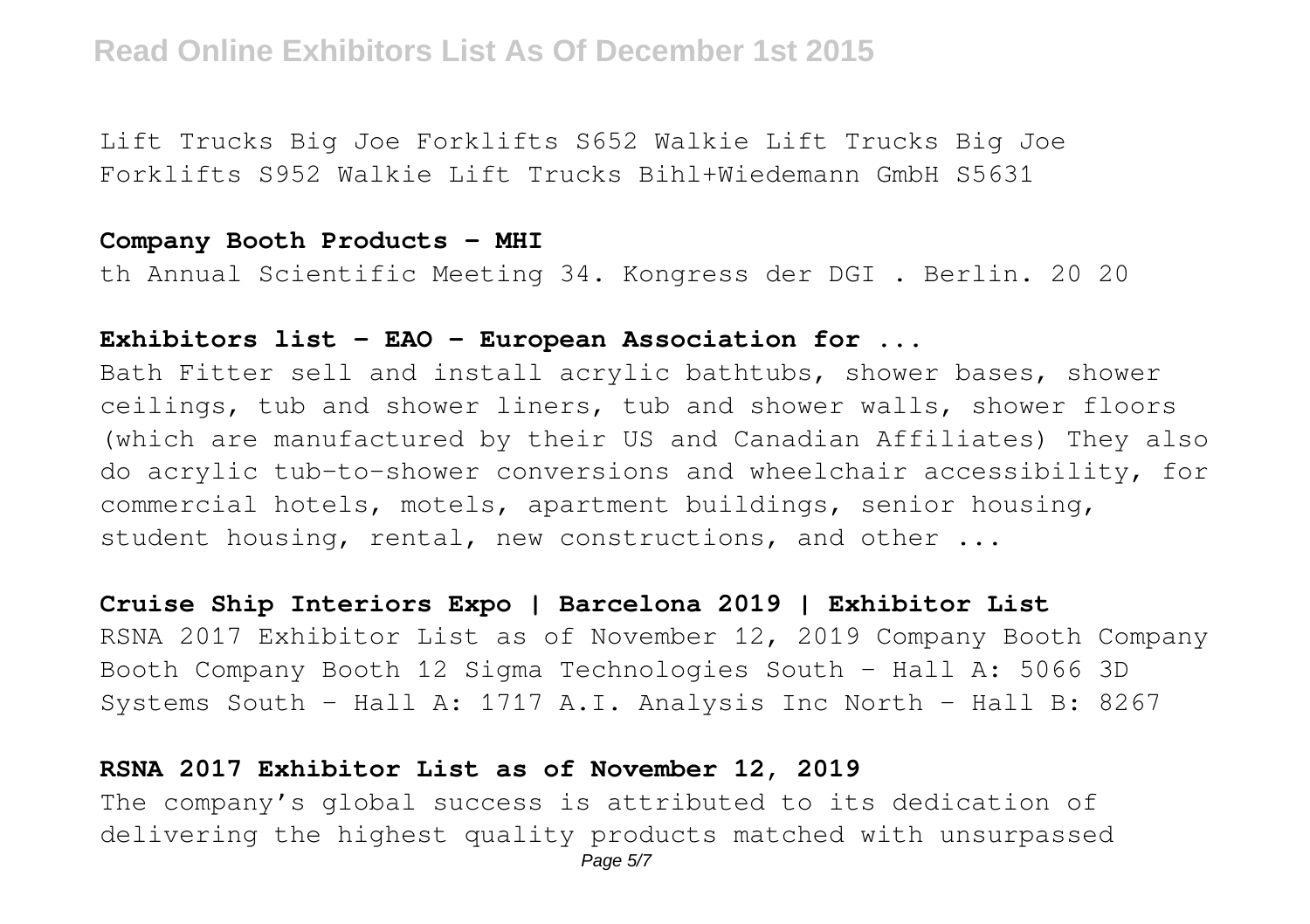scientific and technical support. As of December 2017, EUROIMMUN became an official member of the PerkinElmer family, combining two innovative, results-driven companies with a shared mission of improving global health.

## **List of Exhibitors - APHL**

Full list of event exhibitors from DesignInspire, 2019, at HKTDC. Find your reliable event exhibitors online at our DesignInspire event website.

## **Event Exhibitor List - DesignInspire**

As of 3 December 2019ExhibitorBoothAPA Publishing605Bedford / St. Martin's / Macmillan Learning200, 201Bloomsbury Academic207, 208, 209Brill221Bucknell University Press204Cairn.info105University of Calgary Press416Cambridge University Press309,...

# **List of 2020 Exhibitors | Modern Language Association**

Exhibitor directory and list of 243 exhibiting companies participating in 2021 edition of ENGIMACH, Gandhinagar to be held in December.

# **Exhibitors, List of Companies at ENGIMACH, Gandhinagar, India** 1 - 3 DECEMBER 2020 • Palais des festivals - Cannes, French riviera.